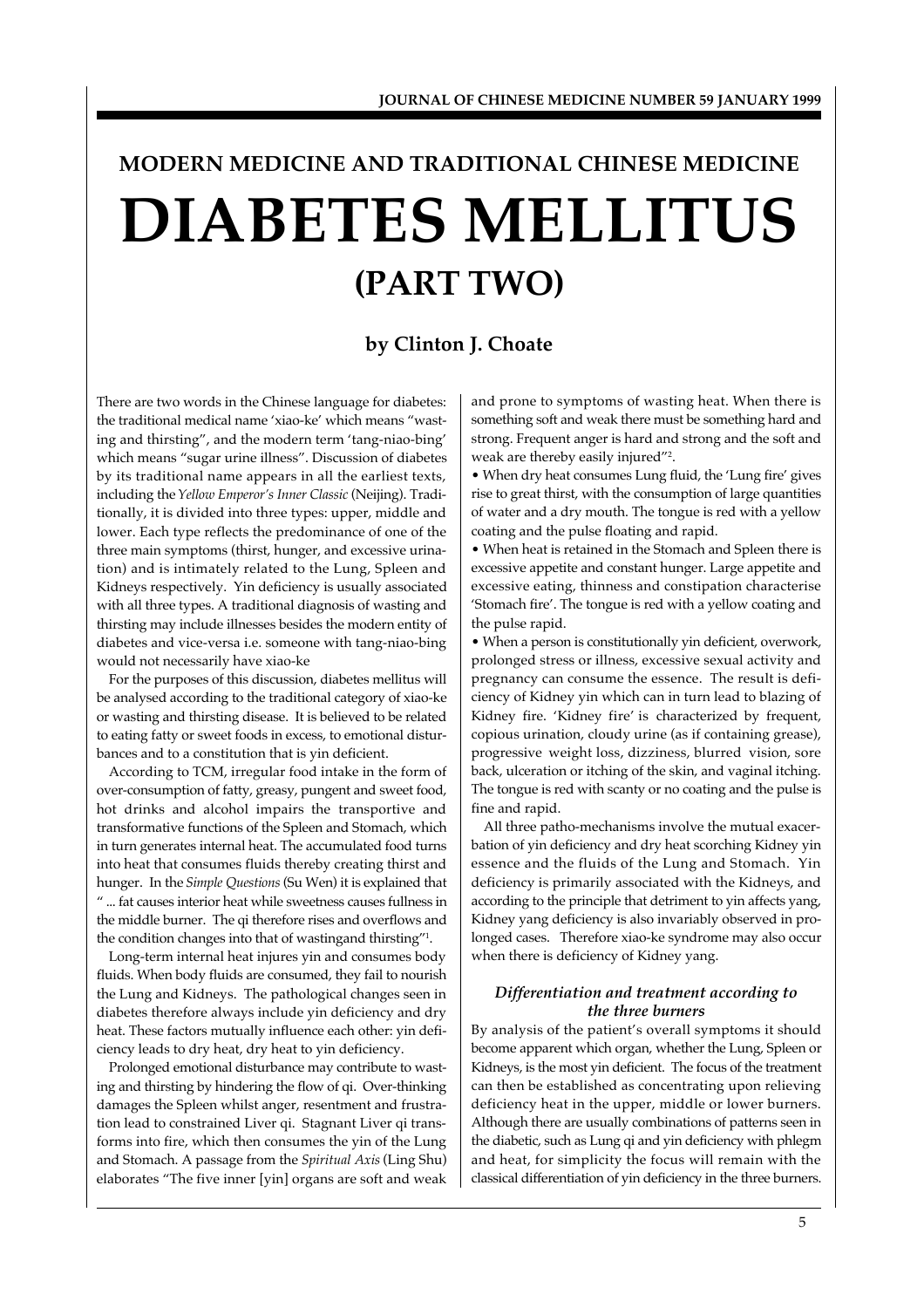#### **Upper Burner**

For upper wasting (injury of body fluids by Lung heat) the treatment principle is to strengthen the function of the Lung, tonify yin and clear heat.

*Principal clinical manifestations*

• excessive thirst or desire for liquids is predominant.

*Other possible manifestations are*

- dry throat and mouth
- dry cough
- hoarse voice
- night sweats
- emaciation
- flushed cheeks
- tidal fevers
- red tongue with a thin, dry, yellow coating or no coating • thready, or wiry and rapid pulse

*Typical points* Feishu BL-13 Chize LU-5 Gaohuangshu BL-43 Yuji LU-10

Lianquan REN-23

Zusanli ST-36

Taixi KID-3

*Explanation*

Feishu BL-13 clears heat, whether excess or deficient, from the Lung and upper warmer and tonifies Lung yin. Chize LU-5 clears heat from the Lung, alleviates cough and regulates the water passages. Yuji LU-10 clears Lung heat and benefits the throat. Gaohuangshu BL-43 nourishes blood and yin, tonifies deficiency, cools heat and treats night sweating. It is said to tonify the Lung, Spleen, Stomach and Kidneys and can thus be used in any of the three patterns of disharmony, but due to its location in the upper warmer is most recommended for this pattern, especially when there is great deficiency accompanied by deficiency heat. Lianquan REN-23 stimulates the production of body fluids\*.Zusanli ST-36 assists Feishu BL-13 in strengthening the Lung according to the principle of tonifying the mother (i.e. a point from the earth Stomach channel) to strengthen the child (the Lung corresponding to the metal phase). Taixi KID-3 tonifies the Kidneys, nourishes yin and helps support the Lung.

# **Middle Burner**

For middle wasting (injury of yin by Stomach dryness) the treatment principle is to clear Stomach dryness and heat and tonify yin.

\*Professor Qu Maolian, who specialised in the acupuncture treatment of diabetes before his retirement, advised applying the chicken-claw method of needling to this point. The needle is first inserted perpendicularly until deqi is obtained then partially withdrawn and redirected laterally, first in one direction and then the other. In this way the needle will stimulate the two extra points Jinjin 'Golden Liquid' and Yuye 'Jade Fluid' (both M-HN-20), located on the veins either side of the frenulum of the tongue<sup>3</sup>.

*Principal clinical manifestations*

• excessive appetite or propensity to hunger predominates. *Other possible manifestations include*

- halitosis
- dry lips
- painful swelling or bleeding of the gums
- burning sensation in the epigastrium
- preference for cold drinks
- constipation
- red tongue with a thick yellow coating and red ulcerous tip

• rapid, full pulse

*Typical points* Zusanli ST-36 Neiting ST-44 Sanyinjiao SP-6 Neiguan P-6 Zhongwan REN-12 Pishu BL-20 Weishu BL-21 Weiguanxiashu (M-BW-12) Taixi KID-3 *Explanation*

Zusanli ST-36 clears Stomach dryness and benefits Stomach yin and is classically indicated for "heat in the middle warmer with propensity to hunger"<sup>4</sup> . Neiting ST-44 clears Stomach heat. Sanyinjiao SP-6 benefits the Stomach and tonifies yin and body fluids. Neiguan P-6 regulates the middle burner and clears heat. Zhongwan REN-12 harmonises the middle burner and tonifies the Stomach. Pishu BL-20 and Weishu BL-21 benefit the Spleen and Stomach and both were classically indicated for remaining thin despite large food intake<sup>5</sup> . Weiguanxiashu (M-BW-12) nowadays known as Yishu (Pancreas Shu) was first mentioned in the *Thousand Ducat Formulas* by the great 7th century physician Sun Si-miao for wasting and thirsting disorder. It is able to clear heat and generate fluid<sup>6</sup>. Taixi KID-3 tonifies the Kidneys and nourishes yin, and due to the central role of the Kidneys in housing the original yin is able to support the yin of the whole body.

#### **Lower Burner**

For lower wasting (exhaustion of Kidney essence and Kidney yin) the treatment principle is to strengthen the function of the Kidneys and nourish essence.

*Principal clinical manifestations*

- Excessive urination predominates.
- *Other possible manifestations include*
- lower lumbar pain
- weakness of the legs
- constipation
	- blurred vision
	- dizziness
	- malar flush, afternoon fever
	- poor memory • nocturnal emission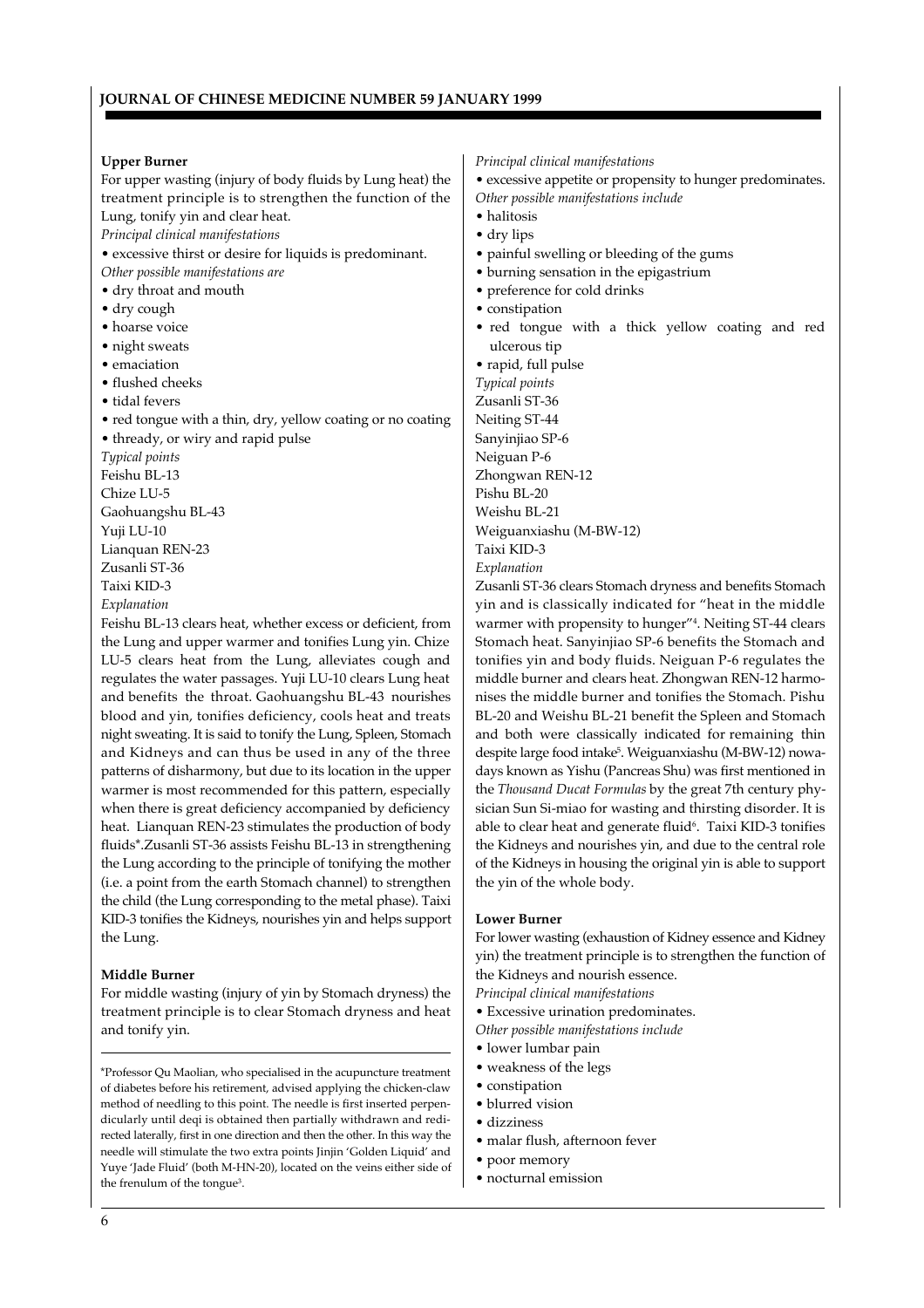• red tongue with scanty coating

• thin and rapid pulse

*Typical points* Guanyuan REN-4 Qihai REN-6 Taixi KID-3 Rangu KID-2 Sanyinjiao SP-6 Shenshu BL-23 Jingmen GB-25 *Explanation*

Guanyuan REN-4 benefits essence, tonifies and nourishes the Kidneys and benefits the Bladder. Qihai REN-6 tonifies the Kidney qi. Taixi KID-3 tonifies the Kidneys and nourishes yin. Rangu KID-2 clears deficiency heat and regulates the Kidneys. Sanyinjiao SP-6 benefits the Kidneys and nourishes yin. Shenshu BL-23 tonifies the Kidneys, nourishes yin and essence and treats excessive urination. Jingmen GB-25 (the front-mu point of the Kidney) combines with its back-shu point Shenshu BL-23 to tonify the Kidneys, benefit the water passages and control urination.

#### *Treatment method (for all three patterns)*

If possible treat as frequently as daily or every other day. Needles are retained for 30 minutes. Apply reinforcing method mainly. In cases of severe heat, apply reducing method.

#### *Discussion*

Patients commonly present with mixed patterns (i.e. symptoms of more than one burner). Treatment should be given according to the predominant clinical manifestations. Where there are clear signs of two of the excesses, e.g. thirst and excessive appetite, treat both. Furthermore additional points may be added according to clinical presentation. Flexibility in treatment is therefore necessary, for example:

• If there is thirst, a yellow dry tongue coating and an overflowing pulse, select points from yangming channel such as Quchi L.I.-11, Jiexi ST-41, Hegu L.I.-4 etc.

• If there is yin deficiency and uprising of yang, with symptoms such as low-grade fever, night sweats, malar flush, deep-red tongue body and a fine and rapid pulse, select Dazhui DU-14 and Yinxi HE-6 to clear deficiency heat.

• If night sweating is severe, add Houxi SI-3.

• Kidney deficiency can lead to qi deficiency. Alternatively heat can consume Stomach yin leading to qi deficiency. In the case of qi deficiency symptoms such as shortness of breath after exertion, spontaneous sweating, and a deep, thready pulse, apply moxibustion to Qihai REN-6 and Guanyuan REN-4.

• In the case of Kidney yang deficiency with cold limbs, lower limb oedema, copious urination, a pale tongue with white coating, and a thready, deep, and weak pulse, apply moxibustion to Mingmen DU-4 and Guanyuan REN-4.

• For increased appetite accompanied by muscle atrophy, add Pirexue (N-BW-10) [0.5 cun lateral to the lower border of the spinous process of the sixth thoracic vertebra, corresponding to one of the Huatuojiaji (M-BW-35) points], Weishu BL-21 and Zhongwan REN-12.

*Note*: The following points are indicated for wasting and thirsting disorder in a variety of classical Chinese texts<sup>7</sup>: Yinshi ST-33, Feishu BL-13, Guanyuanshu BL-26, Xiaochangshu BL-27, Pangguangshu BL-28, Yishe BL-49, Rangu KID-2, Taixi KID-3, Yangchi SJ-4, Renzhong DU-26, Qimen LIV-14, Guanyuan REN-4, Jinjin/Yuye (M-HN-20), Weiguanxiashu (M-BW-12), Xingjian LIV-2, Duiduan DU-27, Chengqiang REN-24, Shenshu BL-23.

*Note*: The following combinations are indicated for wasting and thirsting disorder in a variety of classical and modern texts:

• Severe thirst of wasting and thirsting disorder: Yongquan KID-1 and Xingjian LIV-2 (*Ode of One Hundred Symptoms*) 8 . • Wasting and thirsting disorder with great desire to drink: Rangu KID-2, Yishe BL-49 and Guanchong SJ-1 (*Classic of Supplementing Life with Acupuncture and Moxibustion*) 9 .

• Wasting and thirsting disorder with great desire to drink: Rangu KID-2, Yishe BL-49, Chengjiang REN-24 and Guanchong SJ-1 (*Thousand Ducat Formulas*) 10 .

• Wasting and thirsting disorder: Ranggu KID-2, Chengjiang REN-24, Jinjin (M-HN-20), Yuye (M-HN-20), Renzhong DU-26, Lianquan REN-23, Quchi L.I-11, Laogong P-8, Taichong LIV-3, Xingjian LIV-2, Shangqiu SP-5 and Yinbai SP-1 (*Great Compendium of Acupuncture and Moxibustion*) 11 .

• Kidney deficiency wasting and thirsting disorder, absence of sweating, difficulty in moving the lumbar spine, distension of the abdomen and pain of the lateral costal region: Yishe BL-49 and Zhonglushu BL-29 (*Classic of Supplementing Life with Acupuncture and Moxibustion*) 12 .

• Thirst and emaciation: Chengqiang REN-24, Shentang BL-44, Guanchong SJ-1 and Rangu KID-2 (*Prescriptions for Universal Benefit*) 13 .

• Thirst and emaciation: use up to 100 cones of moxa at Guanyuan REN-4 (*Book of Bian Que's Secrets*) 14 .

• Weiguanxiashu (M-BW-12), Feishu BL-13, Pishu BL-20, Shenshu BL-23, Zusanli ST-36 and Taixi KID-3. For excessive thirst add Shaoshang LU-11, Yuji LU-10 and Geshu BL-17. For increased appetite accompanied by emaciation of the muscles add Pirexue (N-BW-10), Weishu BL-21 and Zhongwan REN-12. For frequent urination add Guanyuan REN-4, Fuliu KID-7 and Shuiquan KID-5<sup>15</sup>.

#### *Ear acupuncture*

In auricular diagnosis one can identify subtle problems of the body by detecting areas of the ear which are discoloured, flaky, or have tenderness or high skin conductance. Unilateral pathology is generally represented by ear points on the same side.

The practitioner should first stimulate the appropriate local points corresponding to specific body symptoms, for example pain of the foot is treated by selecting the ear region corresponding to the foot, on the ear of the affected side if unilateral and on both ears if bilateral.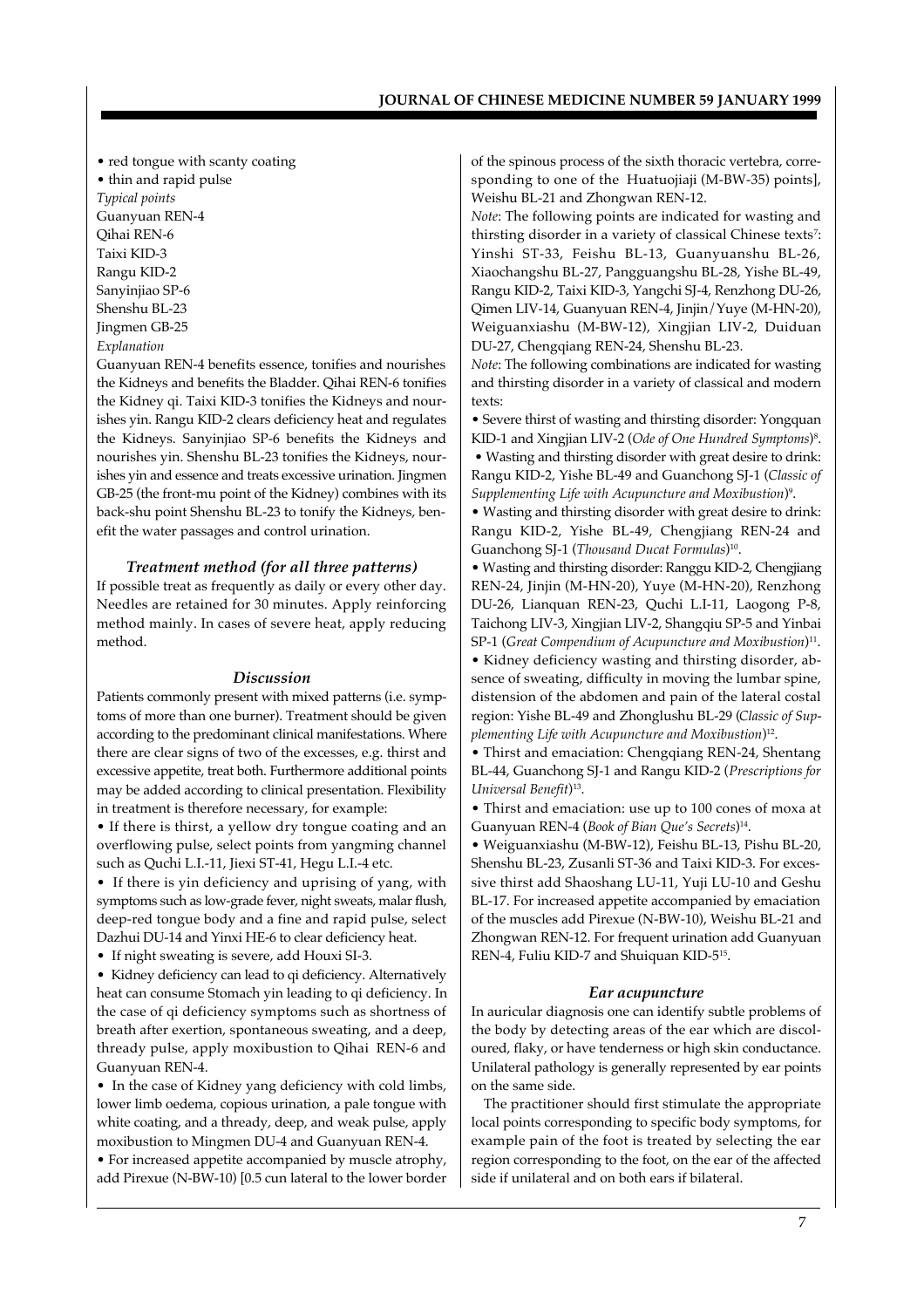If a point is not reactive, exhibiting neither increased skin conductance nor heightened tenderness, it is usually omitted from the treatment plan. The master points are then stimulated, followed by the functional points indicated by specific treatment plans. Treat ipsilaterally or bilaterally, 5-10 points per ear, using as few needles as possible. Retain needles for 20-30 minutes, and treat once to three times a week.

*Specific Treatment Plan for Diabetes Mellitus<sup>16</sup>*

Master Points: Point Zero (just anterior to point Stomach), Shenmen, Endocrine Hormone (Internal Secretion).

Functional Points: Pancreas, Liver.

The following points may be added according to predominant symptoms<sup>17</sup>:

Thirst: Endocrine, Lung, Thirst.

Hunger: Endocrine, Stomach.

Frequent urination: Endocrine, Kidney, Bladder. Increasing insulin: Pancreas.



#### *Moxibustion*

• dryness in the mouth: burn 100 cones at Xiaochangshu  $BL-27^{18}$ .

• frequent urination: moxa can be burned at the tips of the little finger and toe, as well as at points along the cervical vertebrae (e.g. Dazhui DU-14)19.

# *Diabetic complications*

The following passage on diabetic complications is derived from a valuable article on Diabetes by Nicholas Haines published in *The Journal of Chinese Medicine*, issue 43, September 1993, page 5.

#### **Cataracts, night blindness, blindness**

Patterns involved: Kidney yin deficiency, Liver blood deficiency, Liver yin deficiency and Liver yang rising. *Cataracts*

Usually require surgical intervention. One can, however, slow the progression of cataract formation by selecting points according to the above differentiations. *Night-blindness*

A progressive disorder with underlying Kidney yin deficiency and Liver yin/blood deficiency. It is unlikely that complete night-vision can be restored; however there should be improvement and/or a slower amount of deterioration with treatment. Tonify Kidney and Liver yin with the following points: Shenshu BL-23, Ganshu BL-18, Danshu BL-19, Qihai REN-6, Zusanli ST-36, Taixi KID-3, Taichong LIV-3.

# *Blindness*

Often due to hemorrhage caused by a combination of Spleen qi deficiency and Liver yang rising. Loss of vision may be temporary or permanent depending on where the bleeding occurs. Even in the case of irreversible loss of vision, it is important to subdue the Liver yang and tonify the Spleen to prevent further bleeding.

• Subdue ascendant Liver yang and wind by using reducing or neutral technique at the following points: Taichong LIV-3, Xingjian LIV-2, Fengchi GB-20, Baihui DU-20, Hegu L.I.-4.

• Support the Spleen and Liver and Kidney yin using reinforcing technique at the following points: Ququan LIV-8, Taixi KID-3, Sanyinjiao SP-6, Shenshu BL-23, Ganshu BL-18.

# **Deafness**

Patterns involved: Kidney yin deficiency. This is a progressive development and most likely irreversible. To prevent further deterioration select points with the action of tonifying the Kidneys and nourishing yin.

#### **Oedema**

Patterns involved: Spleen yang deficiency, Kidney yang deficiency. Oedema usually starts with the feet and gradually affects other parts of the body. The oedema tends to be recurrent.

• Tonify the Spleen and Kidneys using a reinforcing method and/or moxa at the following points: Pishu BL-20, Shenshu BL-23, Shuifen REN-9, Qihai REN-6, Zusanli ST-36, Taixi KID-3.

# **Skin infections, ulcerations and decay**

Patterns involved: deficiency heat (from yin deficiency) and ying qi deficiency failing to move blood which blocks the collaterals, causing decay through stagnation and lack of nourishment. Failure of body fluids to circulate causes dampness and heat to arise by virtue of stagnation.

This is usually seen on the extremities or an area with reduced blood supply, like the hips or buttocks, and is due to poor circulation and/or an elevated level of blood sugar.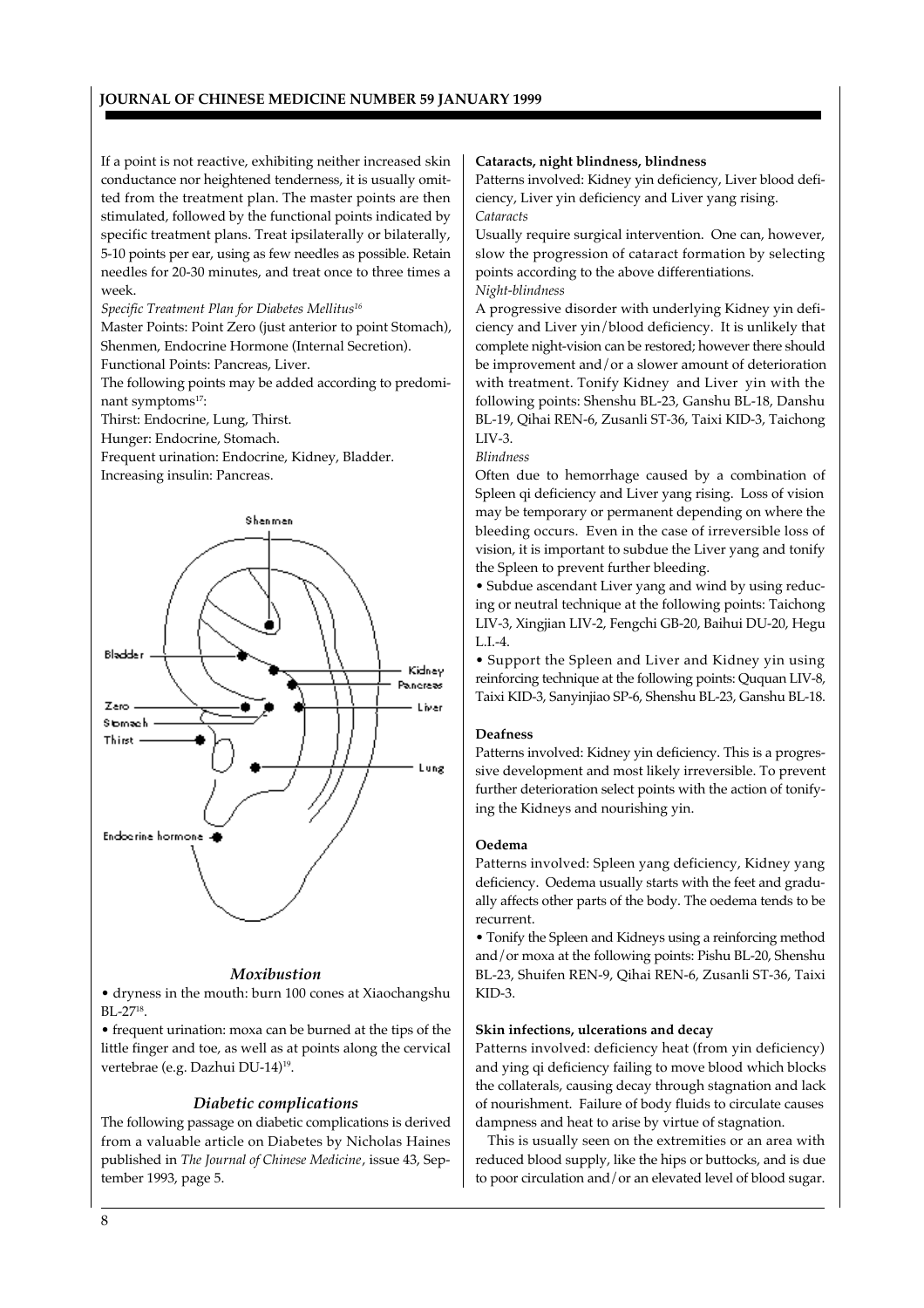Both conditions promote an environment for infections. The areas will usually appear red and purple with yellow pus or clear yellow liquid on the surface. The "yellow pus type" is normally seen on the extremities, and the "clear yellow fluid type" occurring as sores at pressure areas like the elbows and buttocks. A small cut, abrasion or localised pressure usually initiates diabetic infections. A "yellow pus type" would be classified as a damp-heat type with poisons (du), and a "clear yellow liquid type" as a yin-deficiency ulcer.

Local needling is to be avoided. Distal points to remove stagnation in the affected channels should be employed. In addition a topical, dilute solution may be applied, made of a tincture of 100ml Huang Bai (Cortex Phellodendri) and 50ml Pu Gong Ying (Herba Taraxaci Mongolici cum Radice) to which 2g of Yunnan Bai Yao (Yunnan Province White Medicine) Powder is added.

#### **Reduced peripheral circulation and neuropathy**

Patterns involved: blood stagnation, blood deficiency, qi deficiency, yin deficiency, yang deficiency or cold stagnation. Treat according to differentiation.

Impairment of blood circulation and blockage of the collaterals by blood stasis creates poor peripheral circulation that manifests as purple or dark limbs with markedly decreased sensitivity. This complication will often be combined with skin infections and decay.

#### **Strokes and hemiplegia**

Patterns involved: long term yin deficiency and deficiency heat which condenses body fluids and leads to the formation of phlegm, or prolonged dampness condenses into phlegm, or prolonged yin deficiency leads to interior wind that carries the phlegm upwards. Phlegm blocks the channels and obstructs the Heart orifices.

Onset can present as any one or a combination of the following: severe headache, dizziness, loss of consciousness, aphasia, convulsions, facial paralysis, hemiplegia, numbness of the face and limbs, a wiry and slippery pulse and a red tongue with a greasy yellow coating.

• Clear fire and phlegm, and subdue Liver wind with the following points: Baihui DU-20, Renzhong DU-26, Fenglong ST-40, Taichong LIV-3, Yongquan KID-1, hand jing-well points.

#### *Concluding Remarks*

• Acupuncture, although proven to be clinically effective in reducing blood sugar and normalizing endocrine function, is most effective when used as part of a comprehensive treatment programme.

• Among diabetic patients, the body's resistance to disease is usually low, rendering it more susceptible to infection. Therefore careful attention must be placed on sterilisation of the needles and the puncture site.

# *Appendix One*

The following is an acupuncture protocol for diabetes developed by Master Dong and related by Miriam Lee<sup>20</sup>. Three points are used:

• Sanyinjiao SP-6 is said to regulate the original (yuan) qi which is stored in Kidneys.

• Lougu SP-7

• Shenguan (Extra) i.e. Kidney Gate, located 1.5 cun distal to Yinlingquan SP-9

According to Master Dong, these three points are so potent in normalising internal secretion imbalances they are known as the "Three Emperors". Since wasting and thirsting disorder is characterised by excess of yang and deficiency of yin, the yin earth channel (Spleen) is favoured over its yang partner (Stomach).

*Discussion*

When the body is out of balance it craves sweets, and excess of the sweet taste drains the Spleen. Sweet cravings are usually satisfied by candies, cookies, pastries, and soft drinks made from sugar, a refined, super-concentrated extract. Such refined sugar, with far different characteristics from more complex carbohydrates, is a potent yang substance that generates excessive heat of a false kind which leads to deficiency of yin.

# *Appendix Two Three Prescriptions According to Dr. Richard Tan's Balance Method*

The 'Balance Method' was developed by Dr. Tan through his clinical research on the application of "I-Jing/Bagua" theory to acupuncture. It incorporates universal concepts and applies fundamental acupuncture theory that is often overlooked in Western acupuncture training. The method basically relies on balancing the point prescription according to the relationships between the channels as found in the I-Jing/Bagua, and upon the "image" of the symptomatic body area. Traditional point functions combined with ahshi qualities are used to guide point selection, however clearing the channels remains the primary focus. Dr. Tan advocates that the way to address an imbalance of any kind, including the symptoms of the diabetic condition, lies in achieving a "global balance". An example would be to use yin channel points (-) on the Upper Right Extremity (URE) with yang channel points (+) on the Upper Left Extremity (ULE); i.e. URE (-); ULE (+); LRE (+); LLE (-). One to four extremities can be used in a given treatment. Body and head points may also be incorporated, for example balancing the upper front torso with the lower back torso. The method is most effective when fewer than 6-8 needles are used and they are placed remote to the site of pain or imbalance. Local ahshi points are used to identify the principal site and channels affected but are not directly needled.

*Diabetic with a tight, wiry pulse*

URE: Tongli HE-5; ULE: Waiguan SJ-5, Hegu L.I.-4; LLE: Sanyinjiao SP-6, Lougu SP-7, Yinlingquan SP-9; LRE: Zusanli ST-36.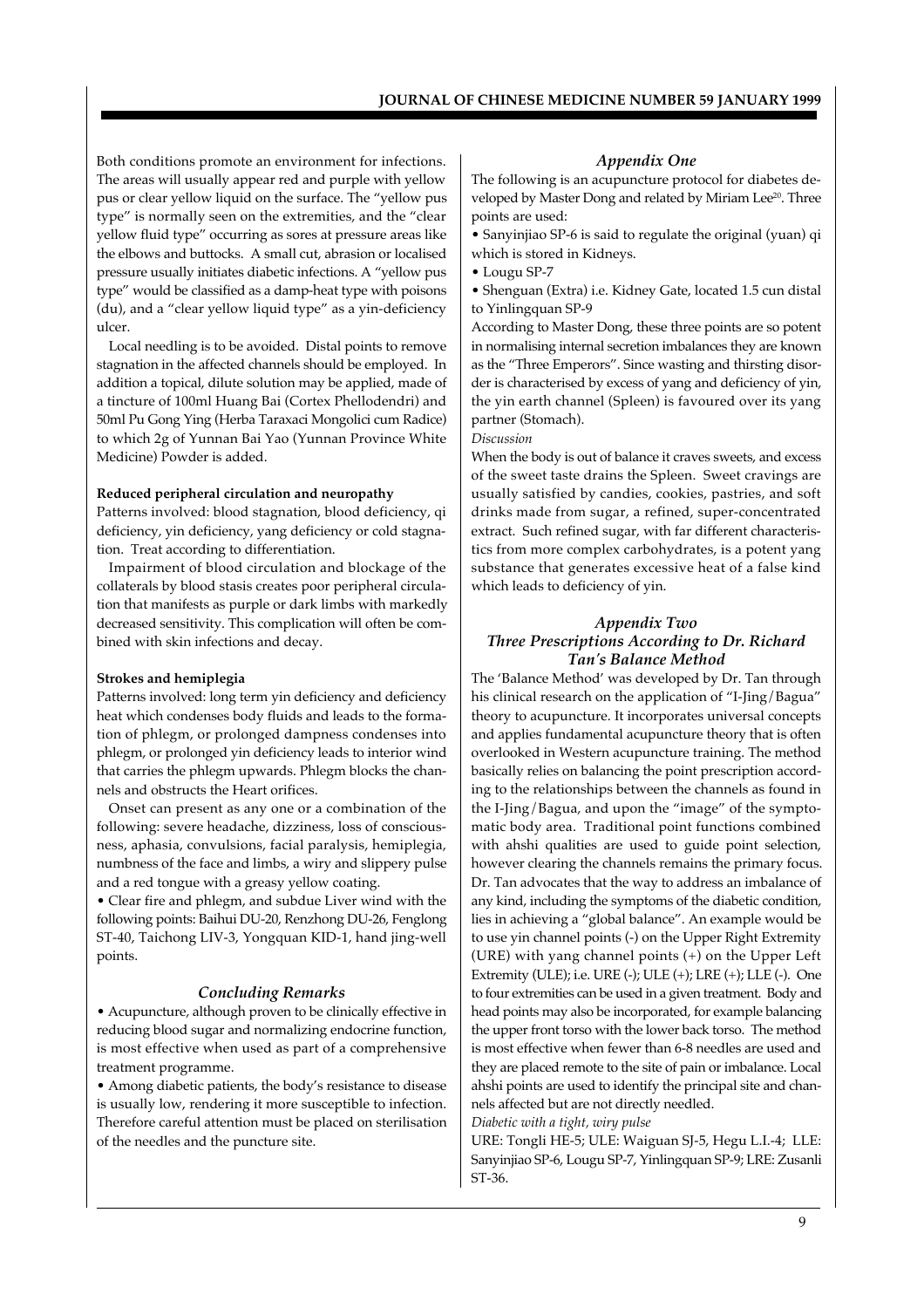# *Diabetic Impotence*

ULE: Waiguan SJ-5; LLE: Sanyinjiao SP-6, Lougu SP-7, Yinlingquan SP-9; URE: Ling Ku (proximal to Hegu L.I.-4 and just distal to the intersection of the first and second metacarpal bones); LRE: Yinbao LIV-9 a1, a2, a3 (i.e. Yinbao LIV-9 and two points located one and two cun proximal to Yinbao LIV-9, together known as the "Upper San Huang" points by Master Dong).

Note: This prescription is designed to move energy up and down through the genital region.

*Diabetic bilateral symmetrical peripheral neuropathy in the feet* 1.5 cun insertion into bilateral Baxie (M-UE-22) and bilateral Ling Ku (see above) penetrating towards Houxi SI-3. Note: If the patient has a burning sensation in the feet that are cold to the touch, the prognosis is poor.

# *CHINESE SYSTEM OF FOOD CURES*

*"Proper diet is the foundation for life-long good health"* Chinese nutrition differs uniquely from modern Western nutrition in that it determines the energetic and therapeutic properties of foods rather than analysing them solely according to their chemical constituents. For example Spinach is cooling, strengthens all the organs, lubricates the intestines, quenches thirst and promotes urination. One application for diabetes to strengthen the digestive organs and clear heat is to boil tea from spinach and chicken gizzards and drink 1 cup three times a day. Another is to eat spinach cooked with seaweed to help clean the blood and reduce swellings. This is beneficial when a diabetic develops itchy skin, rashes or hot skin eruptions.

Furthermore, Chinese nutrition takes into consideration such factors as the person's body type, age and vitality level, the geographical location, yearly seasonal influences and the method of preparation in determining the appropriate diet. Used both as a healing and disease prevention system, the distinct advantage of Chinese nutrition lies in its ability to adapt to the changing needs of an individual. In case of illness, rather than solely focusing on treating the particular disease, the whole person and their interrelated bio-chemical and bio-energetic systems can be addressed.

Sugar in the urine, as one of the most important symptoms of diabetes, was included in the Chinese medical classic *A Collection of Diseases*, by Wang Shou, published in 752. For the first time in Chinese medical history diabetes was listed among the eleven hundred diseases. The author recommended pork pancreas as treatment for the disease, and also recommended a special method of testing sugar in the urine: the patient was asked to pass urine on a wide, flat brick to see if ants gathered to collect the sugar.

This method of testing urine was more than ten centuries ahead of Richard Thomas Williamson (1862-1937), who invented a test for the same purpose. The Chinese author's treatment using pork pancreas was similar to modern treatment by insulin. In Chinese medicine however, thirst, weight loss, fatigue, and sugar in the urine are considered the key symptoms of diabetes. When a patient recovers from any of these symptoms, the diabetes treatment is considered successful.

# *Food Remedies for Diabetes*

#### **Clinical Report**

"A Food Treatment of Diabetes"<sup>21</sup>.

Steam 60% wheat bran and 40% all-purpose whole wheat flour; add an adequate amount of vegetable oil, eggs and vegetables. Eat at meals to relieve diabetes.

The proportion of wheat bran was decreased as the condition improved. No drugs or nutritional supplements were given in this treatment. Among the 13 diabetes cases treated, blood sugar dropped to below 140 mg/dl in 3 cases and to 180 mg/dl in 7 cases; after treatment (lasting from 5 to 90 days), sugar in the urine changed from  $+++$  or  $+++$ negative in 10 cases; but in general, sugar in the urine changed to negative within one month along with the disappearance of neuritis associated with diabetes.

# **Vegetable and Grain Remedies**

*Bamboo Shoots*: Cooling. Strengthens the Stomach, resolves mucous, promotes diuresis. Add generously to stir-fry vegetable dishes or blend bamboo shoots and celery juice, warm and drink 1-2 cups a day.

*Bok Choy*: Cooling. Clears heat, lubricates the intestines, quenches thirst. Steam or lightly stir-fry as a side dish or blend with cucumber as a juice.

*Celery*: Cooling. Tonifies the Kidneys, strengthens the Spleen and Stomach, clears heat, promotes diuresis, lowers blood pressure. Combine celery, yam and pumpkin and bake to make vegetable pie or lightly boil celery juice and drink 1- 3 cups daily. Can also blend daikon radish, celery, carrot, and spinach as a juice and drink one or two cups a day.

*Corn Silk*: Neutral, sweet. Promotes urination, affects the Liver and Gall Bladder, lowers blood sugar. Boil corn silk with watermelon peel and small red beans in water. Drink as soup for the relief of chronic nephritis with oedema and ascites.

*Millet*: Cooling. Benefits the Stomach and intestines, promotes urination. Steam millet with yams and a few dates. *Mung Bean*: Cold, sweet. Clears heat, quenches thirst, resolves oedema in the lower limbs. Make soup from mung beans, barley and rice. Or soak 100mg. mung beans overnight; boil in 3 cups water over low heat; drink twice a day. Or grind mung beans into powder and take 15g powder dissolved in warm water twice a day.

*Mushroom (Chinese Black or Shitake)*: Neutral, sweet. Strengthens the Stomach, promotes healing, lowers blood pressure, counteracts cholesterol, lowers blood fat levels. Eat fresh or soak, blending with the soaking water; heat like soup and take on an empty stomach to clear toxins from the intestines. Or bake until it appears burned on the surface; eat 10g twice a day.

*Pearl Barley*: Cooling. Promotes diuresis, strengthens the Spleen, clears heat. Blend barley and water, boil and drink the liquid. Or cook soupy barley and eat as a porridge.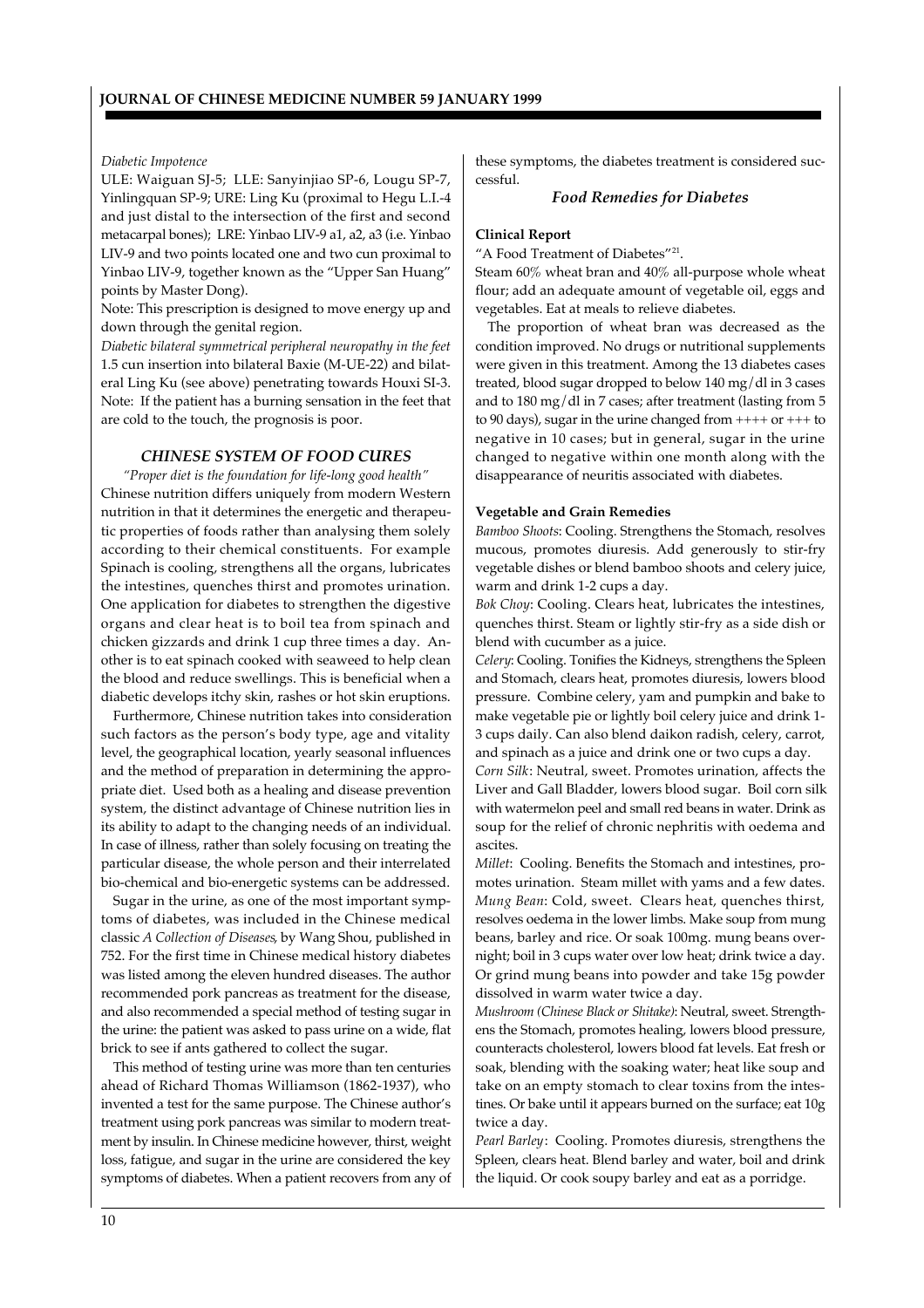*Pumpkin*: Cooling. Dispels dampness, reduces fever, particularly beneficial for diabetes. Eat a slice of pumpkin everyday it is in season. For a main dish bake a pie with pumpkin, yam and potato.

*Snow Peas*: Cold. Strengthens the middle warmer, detoxifies, promotes diuresis, quenches thirst. Cook snow peas, blend and drink as a juice half a cup twice a day.

*Soybeans*: Cooling. Clears heat, detoxifies, eases urination, lubricates the Lung and intestines. Drink plain soymilk or eat tofu to relieve heat conditions. Steam tofu, cool, add sesame oil and thin julienne slices of raw squash.

*Soybean Sprouts*: Cooling. Promotes diuresis, clears heat, especially in the Stomach. Boil for four hours; drink tea lukewarm. Continue over a period of one month to relieve hypertension.

*Spinach*: Cooling. Strengthens all the organs, lubricates the intestines, quenches thirst, promotes urination. Boil tea from spinach (including the roots) and chicken gizzard; drink 1-3 cups a day.

*String Bean (Green Bean)*: Neutral, sweet. Kidney and Spleen tonic. Boil 50g dried string beans (with the shells) in water. Drink as a soup once a day to relieve thirst and frequent urination. Or blend stringbeans, cucumber and celery as juice and drink 1 cup daily.

*Sweet Potato (Yam)*: Neutral, sweet. Strengthens the Spleen and Stomach, tonifies qi, clears heat, detoxifies. Steam millet with yams and a few dates or cook soup with winter melon. Or mix 50g yam powder with 10g American Ginseng powder. Dissolve 15g in warm water each time; drink 3 cups a day as a therapeutic dose.

*Sweet Rice (Glutinous)*: Warm, sweet. Used as an energy tonic. Benefits the Spleen, Stomach, and Lung. Relieves excessive urination, perspiration, and diarrhoea. Cook 50g sweet rice with 60g Job's tears (Yi Yi Ren, Semen Coicis Lachryma-jobi) and 8 red dates. Eat as a side dish at meals to provide general support.

*Tomato*: Slightly cooling. Promotes body fluids, quenches thirst, strengthens the Stomach, cools blood, clears heat, calms the Liver. Eat one raw tomato daily on an empty stomach.

*Turnip*: Cooling. Clears heat, removes dampness. Boil with tops as a side dish.

*Water Chestnut*: Cold, sweet. Relieves fever and indigestion; promotes urination; benefits the Lung and Stomach. Boil 5 water chestnuts in water with 1 fresh mandarin orange peel. Drink as a tea to relieve hypertension. Or peel 100g water chestnuts and chew them slowly in the morning and evening. *Winter Melon*: Cooling. Clears heat, detoxifies, quenches thirst, relieves irritability, dispels dampness. Particularly effective in regulating blood sugar. Make soup from cabbage, yam, winter melon and lentils. Or drink three cups of fresh winter melon juice a day. Oral administration of 50-60 ml of the juice per dose has shown good results in clinical trials<sup>22</sup>.

*Wheat Bran: Cool, sweet. Benefits the Stomach<sup>23</sup>.* 

# **Recipes**

# *Winter Melon Soup*

6 pints (3.5 litres) vegetable broth, 3 cups chopped and peeled winter melon, 2 carrots, 2 celery stalks, 1 onion, 12 mushrooms (Chinese Black or Shitake), stems removed, 6oz (170g) tofu noodles or finely sliced baked tofu. Cook until tender (about 25 minutes) Season with 1tsp chives, 1Tbs tamari, and 1tsp peanut oil. Serves 4.

#### *Stuffed Pumpkin*

Cut the top off a small pumpkin; clean out the seeds and strings; save the lid. Fill with the following mixture: 3 cups cooked rice or barley, 1Tbs crushed, toasted sesame seeds, 2-3 sliced celery stalks, 1Tbs parsley, 1tsp thyme, 1tsp sage, half tsp rosemary, and 1Tbs tamari. Cover with pumpkin lid and bake at 350 degrees for 1 to 1.5 hrs. A fork will easily go into the pumpkin when cooked. Serves 4-6.

# *Azuki Bean and Squash Casserole*

1cup azuki beans soaked overnight, two 6-inch pieces of kombu seaweed, 1 small butternut squash, kabuchi or other winter squash. Cover beans and kombu with water and simmer for about 1 hour, adding water as needed. Then add the cubed and peeled squash. Cook until tender (about half an hour). Stir in a pinch of sea salt or 1-2 tsp tamari. Serves 4.

# **Case report**

Twenty-five diabetes patients were treated at the Canton College of Traditional Chinese Medicine with 250g dried bitter melon slices boiled in water each day. The changed levels of their blood sugar taken 2.5 hours after meals, and of their urine sugar taken 24 hours after meals, were both statistically significant. The same method has subsequently been applied to diabetic rats, and also resulted in a significant decrease in the level of blood sugar. The same report concludes that the effects of dried bitter melon are remarkably similar to those of insulin. It was also suggested that when 100g fresh clams are boiled in water with the dried bitter melon slices, the results should be better.

#### **Animal Product Remedies**

*Abalone*: Neutral, sweet, salty. Detoxifies; sharpens vision. Contraindicated for persons with a weak digestion. Boil 20- 25g abalone with 250-300g fresh radish in water. Drink as a soup once every other day. Repeat 6-7 times as a treatment program. This is a time-honored recipe in Chinese folk medicine for diabetes.

*Beef*: Neutral, sweet. Used as a Spleen, Stomach, qi and blood tonic. Boil lean beef with yam to make soup.

*Clam (freshwater)*: Cold, sweet, salty. Detoxifies, sharpens vision; acts on the Liver and Kidneys. Freshwater clam saliva is especially beneficial for diabetes. Boil 150g chives with 200g clams and suitable seasoning.

*Milk*: Cow's milk is neutral and sweet with a descending action. Used as a Lung and Stomach tonic, produces fluids and lubricates the intestines, benefits the Heart, Lung and Stomach. Contraindicated with diarrhoea or mucous discharge. Mix equal amounts of cow's and goat's milk. Drink